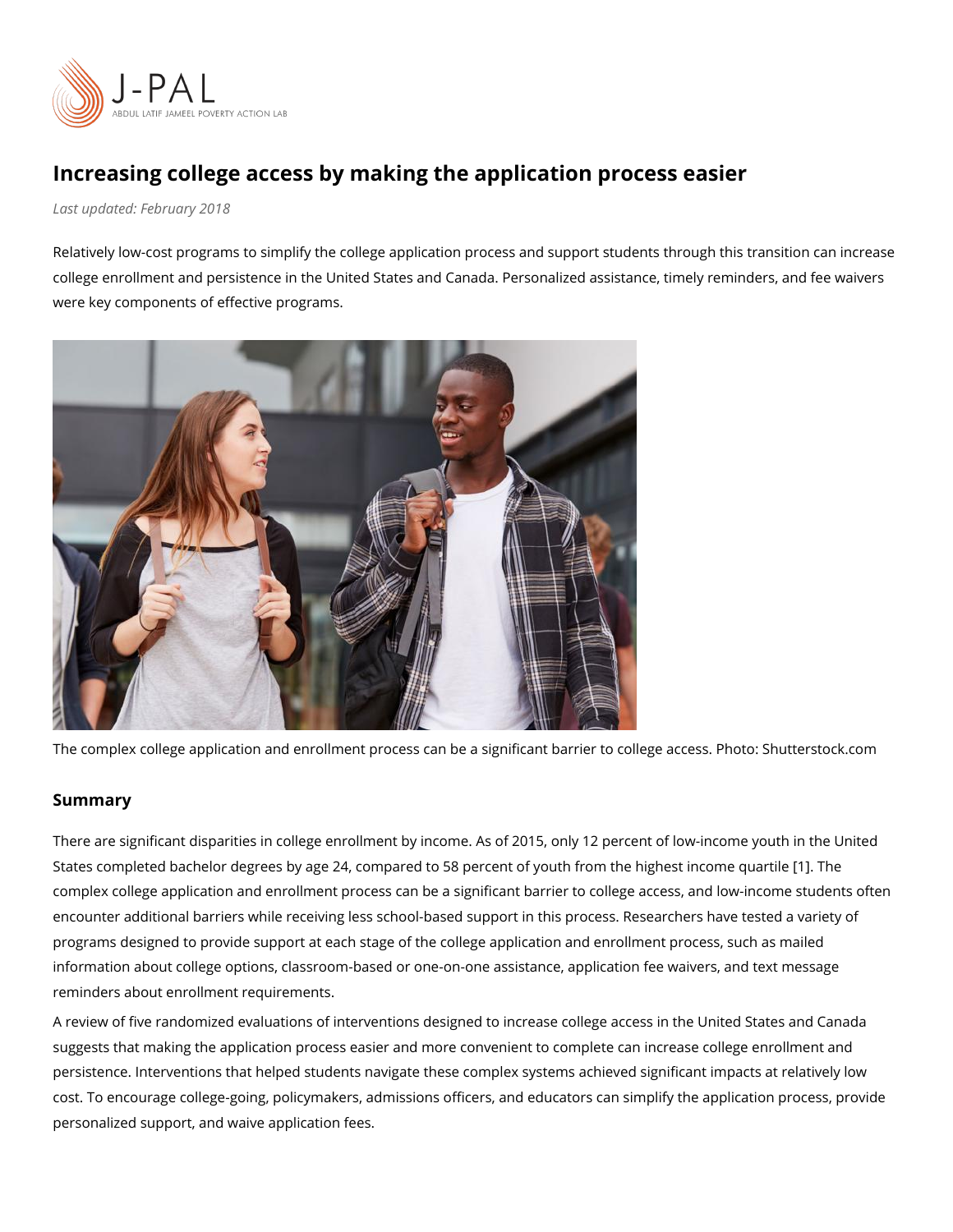| <b>Step</b>                                                                       | <b>Barriers</b>                                                                               | <b>Evaluated interventions</b>                                  |
|-----------------------------------------------------------------------------------|-----------------------------------------------------------------------------------------------|-----------------------------------------------------------------|
| Develop college-going aspirations and<br>complete required high school coursework | Lack of college-going culture or information about<br>college                                 |                                                                 |
|                                                                                   | Social norms that discourage academic preparation                                             |                                                                 |
| Select colleges to apply to                                                       | Difficulty selecting best-fit schools, especially<br>among high-achieving low-income students | Classroom-based assistance on selecting colleges to<br>apply to |
|                                                                                   |                                                                                               | Semi-customized mailings about college options                  |
| Apply to college                                                                  | Complex and overwhelming application process<br>High application and test-taking fees         | School-based assistance                                         |
|                                                                                   |                                                                                               | Mentoring                                                       |
|                                                                                   |                                                                                               | Fee waivers                                                     |
| Apply for financial aid                                                           | Complex and overwhelming application process                                                  | Personalized assistance                                         |
|                                                                                   | Uncertainty around eligibility                                                                |                                                                 |
| Get accepted to college and matriculate                                           | Additional required tasks for matriculation                                                   |                                                                 |
|                                                                                   | Unexpected fees, transit costs, and material costs                                            | Text message reminders                                          |
|                                                                                   | Tuition deposits and delays in financial aid                                                  | Peer mentoring                                                  |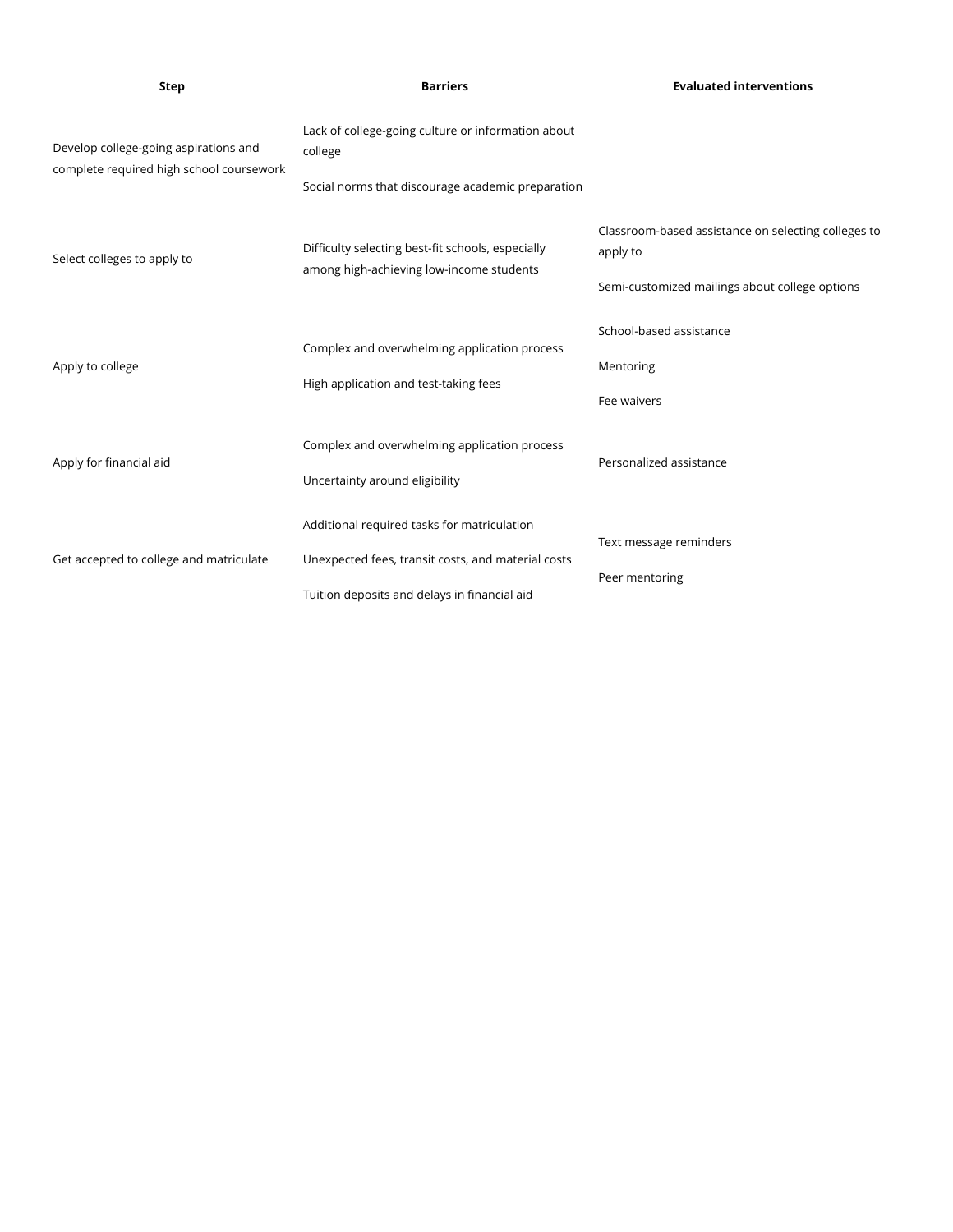In addition to challenges to day-to-day academic success, many specific barriers exist wi application process. Researchers evaluated several programs designed to help students o each step of the transition to college.

## Supporting evidence

Personalized support had a positive impact at each stagest or efathe set ald e geop to the college process. classroom-based and one-on-one assistance helped students select schools to natappiloy, to ar [Cana](https://www.povertyactionlab.org/evaluation/customized-school-workshops-and-fee-waivers-boost-college-applications)daschool-based application assistance workshops using an online tool[,](https://www.povertyactionlab.org/evaluation/customized-school-workshops-and-fee-waivers-boost-college-applications) in connection applicationrates for graduating seniors by 13.6 percentage points and boosted [e2n] rollnment [New Hamps](https://www.povertyactionlab.org/evaluation/case-college-coaching-united-states)hiredividual mentoring during the college application process also increased co women.The offer of peer coaching raised college enrollment rates by 6.0 percentage point female students in particular by 14.663pe Poeenstoangeelipe on tassistance also played an important students apply for financial aid. Students whose families received individual assistance f federal financial ai**o hico mas din North Cave ten anore** likely to file financial aid applications[,](https://www.povertyactionlab.org/evaluation/role-application-assistance-and-information-college-decisions-results-hr-block-fafsa) re enroll and persist [\[4](#page-4-0)] collegeafter getting accepted to a college and applying for financial college access. Up to 20 percent of students who get accepted and intend to go to college assistance can help students who are accepted to college in the final stages of the enroll colleges. Outreach from a current college student during the summer before college incre collegesby 4.5 percentage points but had no effect on enrollment in two-year colleges in Pennsylv&5), .a Three other summer college counseling programs, in Rhode Isl[an](#page-5-0)d[,](#page-5-0) Massachu incr[ea](#page-5-0)sed enrollment in four[ $-6$ ]  $\sqrt{a}$   $\pi$  colleges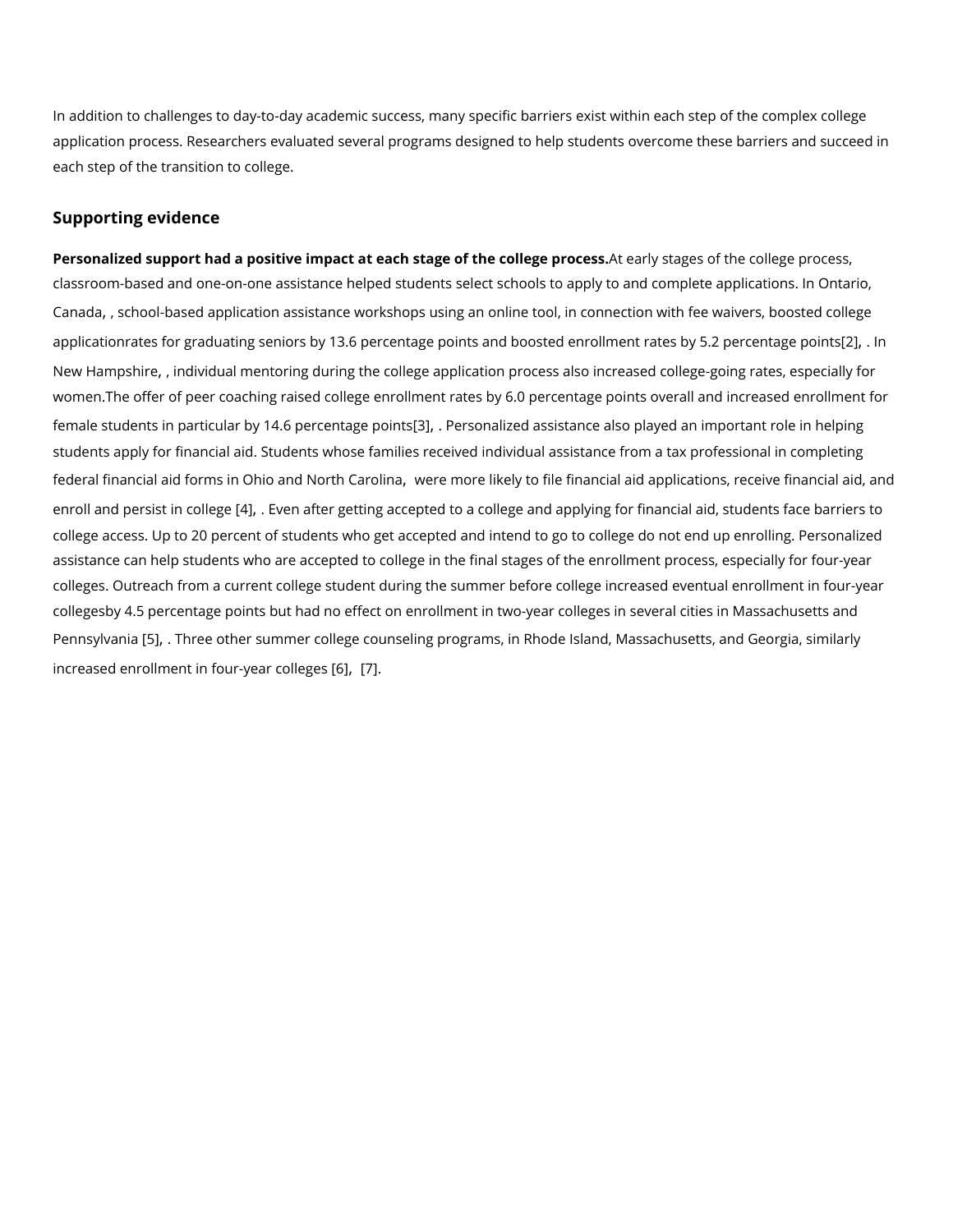Providing generic college information alone had no detectable imIpnafot nonatico college finana modilante; without personalized assistance in Ohio and North Carolina did not successfully increase aid receipt, or college [\[4](#page-4-0)] r loil kew inste[,](#page-4-0) letters to New Hampshire high school seniors with col (highlighting the benefits of a college education and providing a link to the online application), the mass mentorship, also had 3 3 olde the petears that generic information alone is typically not enough to enrollment.

Semi-customized information, combined with fee waivers, influenced students decisions o enroll in collegibe generic information had no impact, customized information helped stude appropriate college options. Most high-achieving, low-income students do not apply to or higher-income peers, despite having similar qualifications, and many do not apply to any that shared selective college options, showed predicted college costs, and provided fee w students in the United States to apply to and enroll in selective schools at higher rates. A students enrolled in colleges with higher graduation rates and higher instr&ulctBoinmail aarnhyd[,](#page-5-0) sat customized online tool that provided students with suggested college options based on th school-based workshops in Ontario, Canada. A less customized version of the program als no impact on college enrollment the customized list of college options appeared to be imp to schools that they were qualified for [a](#page-4-0)nd that [\[2](#page-4-0)2p] peared to be a good fit Timely reminders with specific action steps, such as text messages about concreme tasks,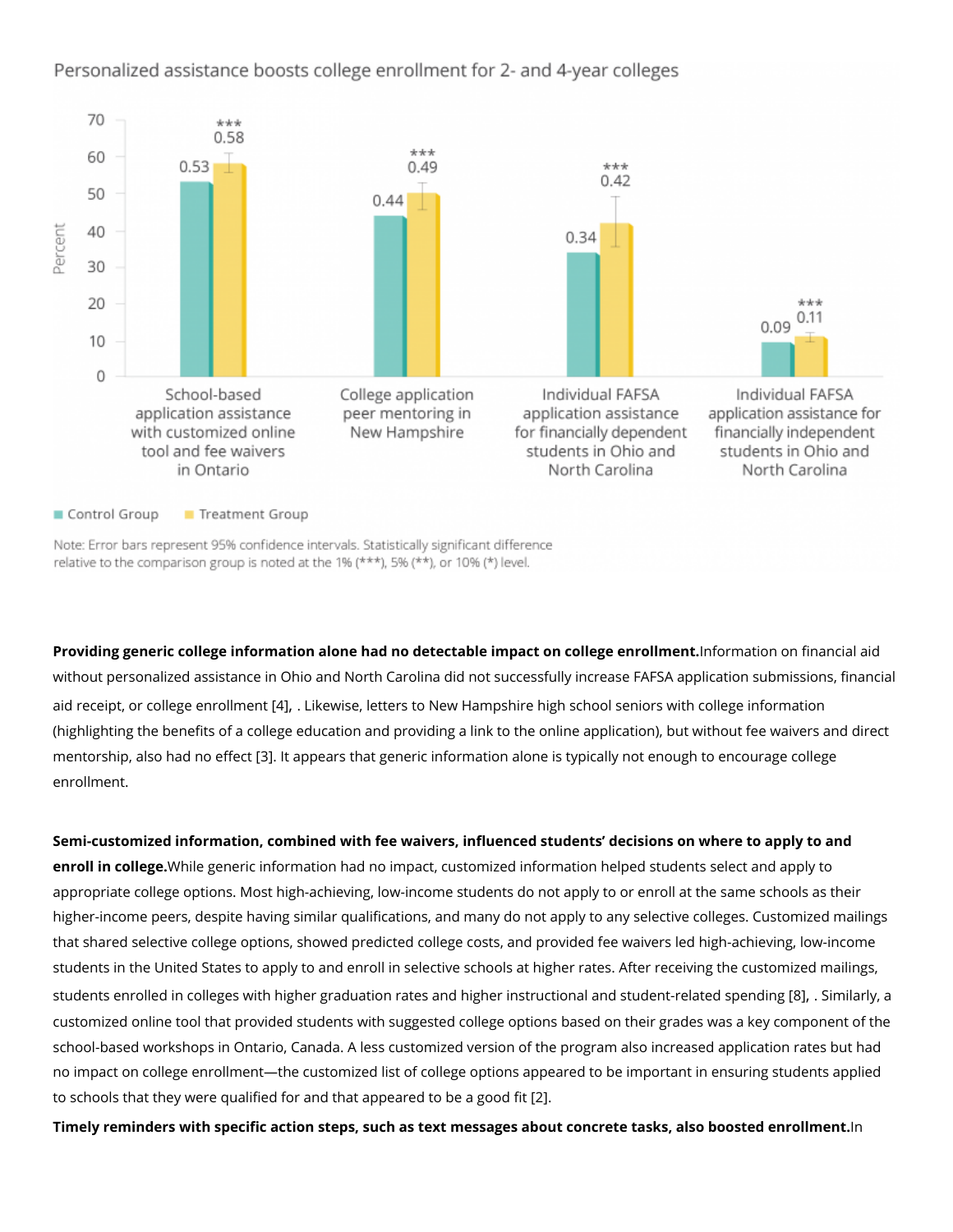<span id="page-4-0"></span>Massachusetts and Texas, sending text messages to students, and when possible their pa increased enrollment in two-year colleges by 3.0 percentage points (from a baseline rate campaign did not [in](#page-5-0)fluence enrollment ing  $\mathbb J$  o Hove aer colleagensessages in Massachusetts[,](#page-5-0) Flo improved student completion of pre-enrollment requirements and 9th [oldQe].stTley xb ono estes digeenrolln campaigns also increased financial aid applications by a small amount and helped student related borrowing  $\phi \triangleleft \mathbf{1}$  [,](#page-5-0)  $\phi$ 

Fee waivers were a key component of effecetiwe aipyreorgs polymasy.ed an important role in boosting applications and were a key part of the programs like the customized mailing intervention families more likely to find the materials credible and increased the probability that a stu mailed mateßialsikewise[,](#page-5-0) when the school-based program in Ontario, Canada included fee and enrollment rates. Without fee waivers, the program had a negligible or even negative rates $2$ .

These interventions were particularly effective for students with limireeds a accers are so suggless that the interventions that are effective are most beneficial for students with few or no of support. For example, the school-based workshops in Ontario, Canada were particularly h confidence academically, did not have parents helping them to apply?] or twe rienpare travfistened mailed information and fee-waiver program in the United States was also larger for low-in where few students score in the top decile of c[ol](#page-5-0)lege assessment exams

Similarly, peer mentoring by undergraduate mentors du (Bng pthe rappoul nosaetlion ng potnoroing sthe sum before col[l&n]geand sending text reminders about tasks re{**qtiweerel froorsetnbrenhemie.** If for student did not receive college application assistance from teachers, parents, or other sources. I message reminders were largest in Lawrence and Springfield, Massachusetts, two cities w compared to the effects in Boston, Massachusetts and Dallas, Texas, two cities with more

Sector chair(s)

[Karthik Murali](https://www.povertyactionlab.org/person/muralidharan)dPhairapn Oreopoulos Insight author(s)

[Sophie S](https://www.povertyactionlab.org/person/shank)hank

Abdul Latif Jameel Poverty Action Lab (J-PAL). 2018. "Increasing college access by makin Policy Insights. Last modified February 2018. https://doi.org/10.31485/pi.2327.2018

1. Indicators of Higher Education Equity in the United States. 2017. University of Pennsylvania s Alliance Institute for the Study of Opportunity in epoter Education.

2. [Oreopoulos,](https://www.povertyactionlab.org/oreopoulos) [,](https://www.povertyactionlab.org/oreopoulos) Panind p Reuben Ford. Keeping College Options Open: A Field Experiment to Help All High Scho Application Process. NBER Working Paper RNesse 202330 @[,](https://www.povertyactionlab.org/evaluation/customized-school-workshops-and-fee-waivers-boost-college-applications) A.H-EPMeL 2ED Viasiluation , Summary

3. [Carrell,](https://www.povertyactionlab.org/carrell) ScanEdruce Sacerd @10e17. Why Do College Going InteAmmuenitoian s Ewoomic Monic Journal: A Sp(p3l)ied 2 E4colo 5 of mics [Research](https://doi.org/10.1257/app.20150530) P[,](https://www.povertyactionlab.org/evaluation/case-college-coaching-united-states) ap-PrAL Evaluation , Summary

4. [Bettinger](https://www.povertyactionlab.org/bettinger)[,](https://www.povertyactionlab.org/oreopoulos) EBircdget Terry hLibim gOreopoudod Lisa Sanbonmatsu. 2012. The Role of Application Assistance and